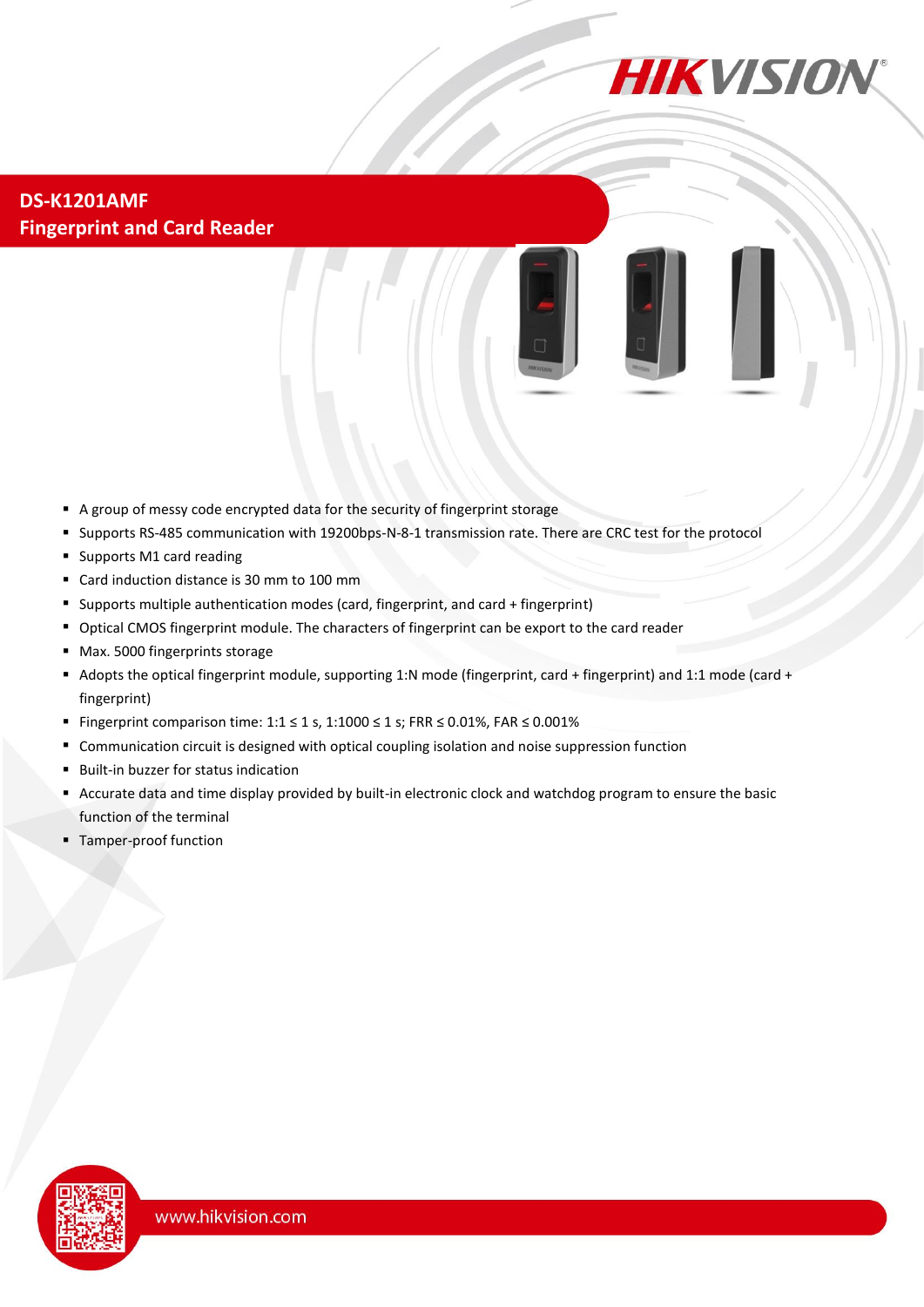

## **Specification**

| <b>Interface</b>           |                                                |
|----------------------------|------------------------------------------------|
| <b>TAMPER</b>              | 1                                              |
| Authentication             |                                                |
| Fingerprint module         | Optical fingerprint module                     |
| Fingerprint comparing mode | 1:1/1:N                                        |
| Card type                  | Mifare 1 card                                  |
| General                    |                                                |
| Power supply               | 12 VDC $\pm$ 10%                               |
| Working temperature        | -40 °C to 70 °C (-40 °F to 158 °F)             |
| Working humidity           | 10% to 90% (No condensing)                     |
| Dimensions                 | 62 mm × 132 mm × 44 mm (2.44" × 5.20" × 1.73") |
| Installation               | Surface mounting                               |
| <b>Buzzer</b>              | Support                                        |

## **Available Model**

DS-K1201AMF